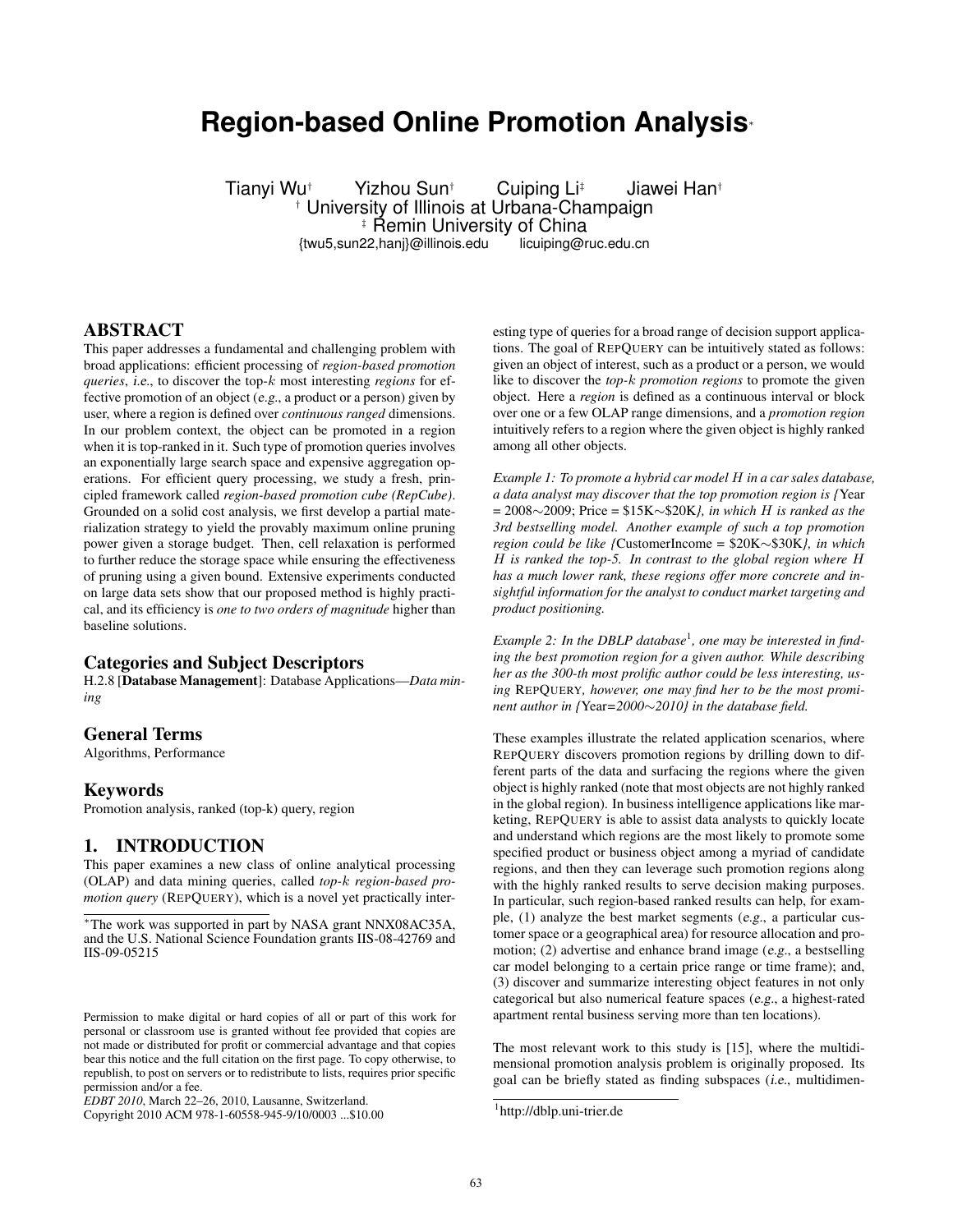sional selection conditions) where a given object is highly ranked. In comparison to the multidimensional promotion analysis problem, REPQUERY introduces three major new challenges.

First, using simple object ranking to measure top- $k$  promotion regions could be insufficient in many cases because different regions may not be equally interesting; specifically, they may have (1) dramatically different sizes, and (2) containment relationships or overlaps that may cause redundancy in top- $k$  results. To this end, the semantics of the model must incorporate *ad-hoc rank-independent weights* for regions, such that users can impose weights on regions based on at query time. Also, the *redundancy-aware* semantics should be supported such that the top- $k$  results are discriminative, i.e., no pair of top- $k$  regions returned to user is very similar.

Second, because REPQUERY need to handle *continuous, ranged* dimensions whereas the previous problem deals with *categorical* dimensions, the search space of REPQUERY would be *significantly larger*. For example, a *Year* dimension with 50 distinct values may generate only 50 subspaces but  $50 \times (50 + 1)/2 = 1275$  onedimensional regions. We can see that if there are  $d$  range dimensions, each having cardinality  $N$ , the total number of regions would be  $\left(\frac{N(N+1)}{2}\right)^d$ , quadratic of the number of subspaces. The huge search space would dwarf the cost saving of any online pruning method, making online optimization techniques simply infeasible on even moderately large data set.

Third, for REPQUERY, we have to tackle the *non-monotonicity* property of the aggregate measure when computing object rankings. Indeed, the previous work assumes that the aggregate measure for ranking be monotone such as *SUM* for the purpose of shared computation. The aggregate measures supported in this work can, nevertheless, be arbitrarily complex, ad-hoc measures defined by users.

Despite that the need for REPQUERY is commonplace, no existing work in the literature attempts to address all these challenges. What happens to users of a conventional database system is that they would need to go through a trial-and-error process to manually search for interesting promotion regions, meaning that they have to rely heavily on prior knowledge. The results obtained in this way could be rather incomplete or even misleading. On the other hand, among the numerous top-k query processing techniques, *none* can be applied toward solving REPQUERY, because they require that a region and the number of objects returned be specified as parameters, which are unknown a priori in our context.

Obviously, a naive implementation that exhaustively aggregates each region and computes the object's rank can be intolerable to users performing explorative analysis because of the exponential number of regions. At the other end of the spectrum, a full materialization approach would also be extremely costly even on a data set with moderate size. Thus, to efficiently answer top-k region-based promotion queries, in this paper we propose a novel, principled framework called the *Region-based Promotion Cube (RepCube)*, grounded on a *partial materialization strategy with solid theoretical analysis*.

A key ingredient of the framework is a model of the materialized cube cell's *pruning power*, which lays the foundation for an overall *cost model* that computes the pruning power of any cube structure. In the RepCube, the cell structure is similar to quantiles for estimating probability distributions; here we exploit each cell's capability

| А              | B              | $O$ (Object) | $M$ (Measure) |
|----------------|----------------|--------------|---------------|
|                |                |              |               |
| $a_1$          | $b_1$          | $t_1$        | 0.7           |
| a <sub>1</sub> | $b_2$          | $t_2$        | 0.8           |
| a <sub>1</sub> | $b_2$          | $t_3$        | 0.8           |
| $a_1$          | $b_2$          | $t_1$        | 0.2           |
| $a_1$          | $b_3$          | $t_{4}$      | 1.2           |
| a <sub>2</sub> | b <sub>1</sub> | $t_3$        | 0.9           |
| a <sub>2</sub> | $b_2$          | $t_1$        | 0.3           |
| a <sub>2</sub> | $b_4$          | $t_2$        | 1.6           |
| $a_2$          | $b_{5}$        | $t_{1}$      | 1.2           |
|                |                |              |               |

 $\overline{a}$ 

 $\overline{a}$ l,  $\overline{a}$  $\overline{a}$ 

Table 1: An example fact table.

in upper- and lower-bounding object ranks and hence pruning uninteresting regions at an early stage. However, unlike any previous work, our key observation is that a *uniform cell structure bookkeeping scores from evenly spaced rank positions does not generate satisfactory pruning power*. This is due to a unique property of our problem: an object is likely to be highly ranked in its top- $k$  promotion regions. Thus, we present a cost model and its solution to generate an *optimized* cell structure adaptive to query distribution. These optimized cells are able to yield a *provably optimal* expected query execution cost.

Another idea we explore is to condense regions sharing similar aggregate score distributions. For example, the sales of products might be similar for regions {*Year* = 2007 ∼ 2009} and {*Year* =  $2008 \sim 2010$ } after proper normalization. Thus, we select a few *relaxed cells* to represent score ranges instead of exact scores, and use them to summarize sets of original cube cells. This would lead to a further space saving. The effectiveness of a relaxed cell's pruning power can be controlled by a user-specified parameter  $\epsilon$ . In summary, our contributions are the following:

- (Section 2) Present the class of *top-*k *region-based promotion queries* and the model and semantics;
- (Section 3) Introduce the generic *region-based promotion cube* framework that can achieve a desired tradeoff between storage space and query execution time;
- (Section 4) Propose a *cost model* and a *provably optimal solution* for generating the most cost-effective cell structure through a solid theoretical analysis;
- (Section 5) Develop a *cell relaxation* approach to further optimize the storage overhead; and
- (Section 6) Present comprehensive experimental evaluation on real and synthetic data sets to verify that our framework is *1 to 2 orders of magnitude faster* than baseline solutions.

In addition, Section 7 discusses the related work, and Section 8 concludes this paper.

# 2. MODEL AND SEMANTICS

In this section we present our data model and formalize the query semantics.

Data model: Consider a data set *FactTable*(A, B, T, M) consisting of base tuples with the following dimensions.

•  $\alpha$  categorical dimensions  $\mathcal{A} = \{A_1, A_2, \ldots, A_\alpha\}$ : for each  $A_i \in \mathcal{A}$ ,  $dom(A_i)$  is a finite collection of categorical values;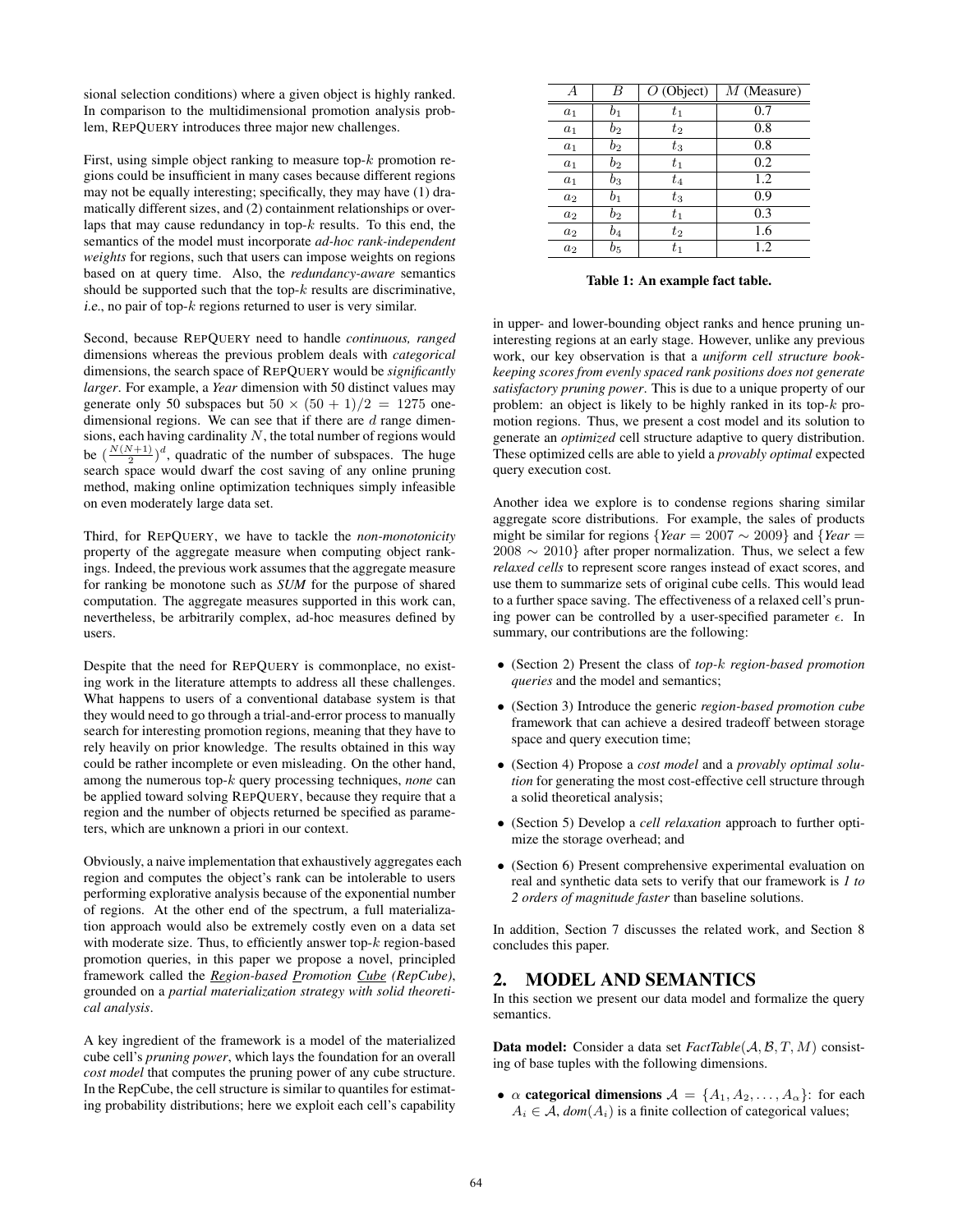| $R$ (Region)                    | $F(\tau,R)$ | $Rank(\tau, R)$ | $PRank(\tau, R)$ |
|---------------------------------|-------------|-----------------|------------------|
| $R_1$ : { $a_1, b_1 \sim b_1$ } | 0.7         |                 | $100\%$          |
| $R_2$ : { $a_1, b_1 \sim b_2$ } | 09          |                 | 33%              |
| $R_3$ : { $a_1, b_1 \sim b_3$ } | 09          |                 | 50%              |
| $R_4$ : { $a_2, b_1 \sim b_4$ } | 0 3         |                 | $100\%$          |
| $R_5$ : { $a_2, b_1 \sim b_5$ } | 1.5         |                 | 67%              |
| other regions omitted           | .           | .               | .                |

Table 2: Example regions and an object of interest  $\tau = t_1$ 's aggregate score (SUM), rank, and percentile rank in each region.

- $\beta$  continuous ranged dimensions  $\mathcal{B} = \{B_1, B_2, \ldots, B_\beta\}$ : these are discretized numeric dimensions. For each  $B_i \in \mathcal{B}$ ,  $dom(B_i)$  consists of an ordered set of ranges of values. A typical example is  $dom(Year) = \{2010, 2009, ...\}$ ;
- Object dimension T and measure dimension M: *dom*(T) is the collection of **objects** and let  $n$  be the total number of distinct objects, *i.e.*,  $n = |T|$ . Let  $dom(M)$  be real numbers R.

A region R is defined as  $\{a_1, \ldots, a_\alpha, b_1 \sim b'_1, \ldots, b_\beta \sim b'_\beta\},\$ where  $a_i \in dom(A_i)$  or  $a_i =$  "  $*$  " (the "don't care" value) and  $b_j, b'_j \in dom(B_j)$  and  $b_j \leq b'_j$ . Denote by R the set of **all regions** in the data set (we refer readers to [2, 6, 7] for detailed complexity analysis of  $R$ ).

*Example 3: Table 1 displays a sample fact table consisting of a categorical dimension* A *and a range dimension* B*.* T *and* M *are the object and measure dimensions, respectively. In Table 2, the first column* R *displays several example regions. For instance,*  ${a_1, b_1 \sim b_3}$  *represents the region* " $A = a_1 \wedge b_1 \leq B \leq b_3$ ".

**Query model:** Consider an arbitrary aggregate function  $F$  (e.g., *SUM*, *Average*, *Variance*). Given any region  $R \in \mathcal{R}$  and any object  $t \in T$ , denote by  $F(t, R)$  the **aggregate score** of t in R. Similarly, denote by  $Rank(t, R)$  t's rank in R, obtained by ordering objects *descendingly* or *ascendingly* according to the aggregate score. For clarity descending order is assumed throughout the paper. The REPQUERY problem is defined as follows.

*Definition 1 (Top-*k *Region-based Promotion Query): Given a query*  $Q(\tau, k)$  *consisting of an object of interest*  $\tau \in dom(T)$  *for promotion and a non-negative integer* k*, return* P*, the ordered list of top-k regions, such that for*  $\forall R_1 \in \mathcal{R} - \mathcal{P}, \forall R_2 \in \mathcal{P}$  *we have*  $Rank(\tau, R_1) \times w(R_1) \geq Rank(\tau, R_2) \times w(R_2)$ *, where*  $w(\cdot)$  *is any positive weight function over* R*.*

Ties are broken arbitrarily. We can see that, by setting  $w(\cdot)$  to a positive constant, the REPQUERY model admits a simple object ranking semantics in that it asks for the top regions where the given object  $\tau$  is highly ranked. A user may further model **percentile** rank (*PRank*) by letting  $w(R)$  be the inverse of the number of objects present in region R. One may also let  $w(R)$  be the inverse of R's number of tuples to discount small regions. Note that these rank-independent weights can be specified by users or combined in an ad-hoc way to tackle more complex scenarios.

*Example 4: Continuing from Example 3, let the object of interest*  $\tau$  *be*  $t_1$  *and Table 2 shows*  $\tau$ *'s aggregate score (using SUM), rank, and percentile rank in the example regions. Not counting the omitted regions,* R<sup>1</sup> *and* R<sup>2</sup> *would be the top-2 promotion regions using simple ranking (because*  $t_1$  *is ranked top-1 in both regions)*, whereas  $R_2$  and  $R_3$  would be the top-2 promotion regions accord*ing to* PRank *(because*  $t_1$  *is ranked top-33% and top-50% in them, respectively).*

Now let us further describe a query model that incorporates the redundancy-aware semantics.

*Definition 2 (Top-*k *Discriminative Region-based Promotion Query): Given a query*  $Q(\tau, k, \theta)$ *, return*  $\mathcal{P}$ *, the ordered list of top-k dis*criminative regions, *such that for*  $\forall R_1 \in \mathcal{R} - \mathcal{P}$ *, we have either*  $\forall R_2 \in \mathcal{P} \Rightarrow$  Rank $(\tau, R_1) \times w(R_1) \geq$  Rank $(\tau, R_2) \times w(R_2)$ , *or* ∃ $R_2 \in \mathcal{P}$   $\Rightarrow$  Sim( $R_1, R_2$ )  $\geq \theta$  ∧ Rank( $\tau, R_1$ )  $\times$   $w(R_1)$   $\geq$  $Rank(\tau, R_2) \times w(R_2)$ .

Here we define  $Sim(R_1, R_2) = \frac{|R_1 \cap R_2|}{|R_1 \cup R_2|}$ , where  $|R|$  denotes the number of base tuples contained in  $\tilde{R}$ . Other symmetric similarity measures can also be applied in principle. Intuitively, this definition is useful when users want to avoid redundant regions appearing in top- $k$  results.

*Example 5: Following the running example (Tables 1 and 2), consider a top-k discriminative query*  $Q(t_1, 2, 0.6)$ *. We can see that*  $R_2$  *and*  $R_3$  *have a similarity value* Sim $(R_2, R_3) = |\{a_1, b_1 \sim$ b2}|/|{a1, b<sup>1</sup> ∼ b3}| = 4/5 = 0.8 > θ = 0.6*. Thus, based on* PRank*,* R<sup>3</sup> *is no longer a top-2 promotion region since it is redundant with* R2*; instead, now the top-2 discriminative promotion regions should be*  $R_2$  *and*  $R_5$  *(not counting the omitted regions in Table 2).*

Before presenting our solutions, assume that the aggregate function  $F$  is fixed. For clarify of presentation, also assume Definition 1 is used and let  $w(\cdot)$  be 1 (*i.e.*, simple object ranking). More complex semantics will be discussed in Section 4.5.

# 3. REPCUBE: THE REGION-BASED PRO-MOTION CUBE FRAMEWORK

In this section we first motivate and present the RepCube framework (Sections 3.1, 3.2, and 3.3) and then present the REPQUERY execution algorithm as an integral part of the framework (Section 3.4). This framework lays the foundation for the subsequent cube structure optimization techniques (Sections 4 and 5).

# **3.1 No Materialization and the GetRank()** Primitive

Let us first consider a no-materialization strategy. In this case, a promotion query must be computed from scratch. The basic query execution method is to enumerate each region  $R_i \in \mathcal{R}$  (1  $\leq i \leq$  $|\mathcal{R}|$ ) and compute  $Rank(\tau, R_i)$ ; the top-k promotion regions are maintained and outputted. During query execution, we abstract out a data access primitive  $\text{GetRank}(i)$ , for computing  $\text{Rank}(\tau, R_i)$ . GetRank(i) accesses all base tuples in  $R_i$ , computes aggregate scores for all objects, and derives  $\tau$ 's rank. Clearly, GetRank() is expensive due to its *holistic* property: all objects must be aggregated to correctly compute  $\tau$ 's rank. This holistic property coupled with a large number of regions would make on-the-fly execution extremely expensive even with some aggregation cost sharing and pruning techniques.

# 3.2 Full Materialization and the  $\text{GetAqq}()$ Primitive

On the other extreme, a full-materialization approach means to precompute all object aggregate scores for all regions. During query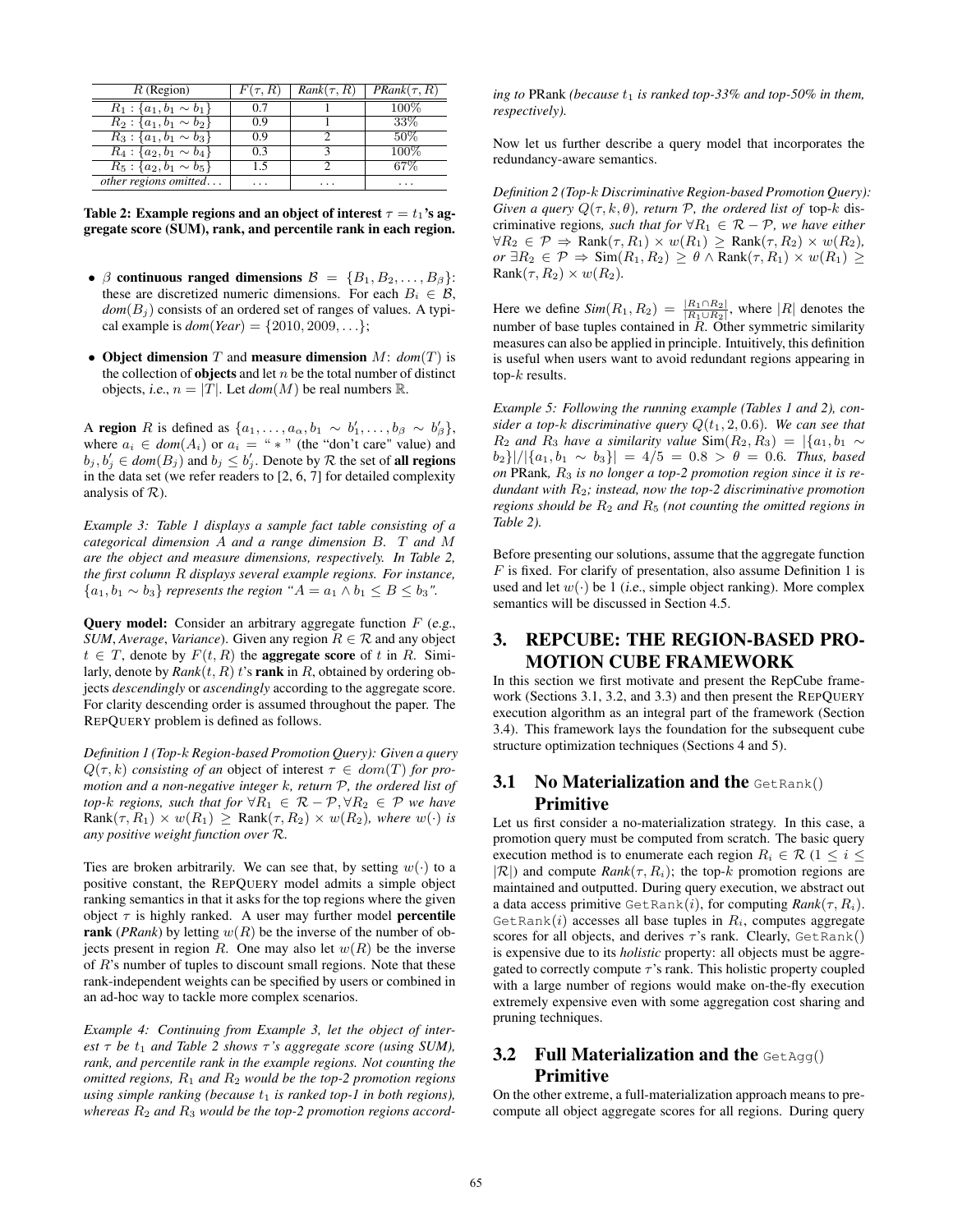#### Algorithm 1: Query Execution

|     | /* Pruning phase $*/$                                                                    |
|-----|------------------------------------------------------------------------------------------|
| 1:  | for $i \leftarrow 1$ to $ \mathcal{R} $ do                                               |
| 2:  | $F(\tau, R_i) \leftarrow$ GetAqq $(i)$ ; /* not costly */                                |
| 3:  | <i>LBRank</i> <sub>i</sub> $\leftarrow \phi_j + 1$ , where <i>j</i> satisfies            |
|     | $PCell_i^i > F(\tau, R_i) \geq PCell_{i+1}^i;$                                           |
| 4:  | UBRank <sub>i</sub> $\leftarrow \phi_l - 1$ , where l satisfies                          |
|     | $PCell_{l-1}^i \geq F(\tau, R_i) > PCell_l^i;$                                           |
| 5:  | end                                                                                      |
| 6:  | $\delta$ = the k-th smallest UBRank <sub>i</sub> for $1 \le i \le  \mathcal{R} $ ;       |
| 7:  | $\mathcal{R}^* \leftarrow \{R_i   LBRank_i \leq \delta\};$ /* unpruned set of regions */ |
|     | /* Verification phase $*/$                                                               |
| 8:  | <b>foreach</b> unpruned region $R_i \in \mathcal{R}^*$ <b>do</b>                         |
| 9:  | $Rank(\tau, R_i) \leftarrow \text{GetRank}(i);$ /* costly */                             |
| 10: | end                                                                                      |
| 11: | Return $P$ , the top-k regions with the smallest                                         |
|     | $Rank(\tau, R_i)$ ;                                                                      |

Table 3: The complete query execution algorithm.

execution, we abstract out another data access primitive  $\text{GetAqq}(i)$ , which computes  $F(\tau, R_i)$  as follows: simply retrieves all base tuples in  $R_i$  related to  $\tau$  and aggregates them. Given a full materialization, a query can be executed in 2 steps for each of the  $|\mathcal{R}|$ regions: first, call  $\det \text{Agg}(i)$  to get  $F(\tau, R_i)$ , and second, derive  $Rank(\tau, R_i)$  by counting the materialized aggregate scores in  $R_i$  greater than  $F(\tau, R_i)$ . The top-k answers can be subsequently computed. Compared to GetRank(), GetAgg() is much less costly because it only accesses  $\tau$ 's base tuples, which is especially efficient in the presence of a clustered index on T.

Not surprisingly, the storage overhead would be prohibitive. For example, if a data set has 1 categorical dimension and 2 range dimensions with an average cardinality of 100 as well as  $10K$  objects, the full materialization approach would approximately generate  $101 * (100 * 101/2)^2 * 10K \approx 2.6 * 10^{13}$  values, or nearly  $100TB$  of disk space for a single aggregate function!

#### 3.3 The Uniform RepCube Structure

To balance the storage overhead and online execution time, we use a method similar to quantization that samples aggregate scores at predefined positions from a sorted list of aggregate scores for each region  $R_i$ . We call the materialized sample for each region a **p-cell**, defined as follows.

*Definition 3 (P-Cell): For any region*  $R_i \in \mathcal{R}$ , denote by  $F_1^i, F_2^i$ ,  $\dots$ ,  $F_n^i$  the ranked object aggregate scores in  $R_i$  in decreasing or*der (w.l.o.g. assume no duplicate scores). Given a position vector of length*  $m: \vec{\phi} = (\phi_j)_{j=1}^m$  *(where*  $0 \leq m \leq n$ ,  $1 \leq \phi_j \leq n$ , and  $j < l \Rightarrow \phi_j < \phi_l$  ) , define PCell<sup>i</sup> as the vector of aggregate scores *induced by*  $\vec{\phi}$ , *i.e.*,  $PCell^i = (F^i_{\phi_j})_{j=1}^m$ .

The most common way of choosing the position vector is to select a collection of evenly spaced values from  $\{1, 2, \ldots, n\}$ . A materialization plan consisting of a collection of p-cells based on such a position vector is called a *uniform RepCube*.

Definition 4 (Uniform RepCube): A uniform region-based promo*tion cube is defined as a collection of p-cells,*  $\{R_i, PCell^i | 1 \leq i \leq n\}$  $|\mathcal{R}|$ }*, where the position vector is set to*  $\vec{\phi} = (1 + \lfloor \frac{j-1}{m} \times n \rfloor)_{j=1}^m$ *.* 

| Query execution        | Storage overhead | Number of GetRank() calls                                     |
|------------------------|------------------|---------------------------------------------------------------|
| No materialization     |                  | $\cal R$ l                                                    |
| Full materialization   | Prohibitive      |                                                               |
| Uniform RepCube        | Small            | $\leq  \mathcal{R}  (\vec{\phi} \text{ not optimized})$       |
| Optimal RepCube        | Small            | $\overline{\ll  \mathcal{R}  (\vec{\phi} \text{ optimized})}$ |
| <b>Relaxed RepCube</b> | Very small       | Opt. with $\epsilon$ -relaxation bound                        |

Table 4: A roadmap of different strategies studied in this paper.

The only parameter  $m$  controls the size of uniform RepCube; in particular,  $m = 0$  corresponds to the no materialization strategy while  $m = n$  the full materialization strategy. In effect, m is much smaller than the total number of objects  $n$  so that the uniform RepCube would be significantly smaller compared to a fullmaterialization approach.

### 3.4 Query Execution Algorithm

Let us describe the query execution algorithm given an object of interest  $\tau$  and the uniform RepCube structure. Recall that its goal is to return the top-k regions where  $\tau$  is the most highly ranked. The query execution works in 2 phases. First is a pruning phase, where upper and lower bound ranks of  $\tau$  for each region can be computed using the uniform RepCube. Then the unpromising regions not possible to be in the top- $k$  are pruned. The second is a verification **phase** where each of the potential top- $k$  regions is verified such that  $\tau$ 's true rank can be computed.

Both phases can be succinctly represented using the GetRank() and GetAgg() primitives. The detailed algorithm is depicted in Table 3 and we elaborate on each step. The pruning phase computes the lower and upper bound ranks of  $\tau$  for each region  $R_i$ and conduct pruning (Lines 1–7). Specifically,  $GetAqq()$  is called to get  $\tau$ 's aggregate score (Line 2), which is subsequently compared to the region's materialized p-cell to obtain the highest possible rank *LBRank*<sup>i</sup> (Line 3) and the lowest possible rank *UBRank*<sup>i</sup> (Line 4) of  $\tau$  in  $R_i$  (for correctness we define two dummy positions  $\phi_0 = 0$  and  $\phi_{m+1} = n + 1$  such that  $PCell_0^i = -\infty$  and  $PCell_{m+1}^i = +\infty$ ). Next,  $\delta$  is computed as a threshold, meaning that  $\tau$  must rank no lower than  $\delta$  in any top-k promotion region (Line 6). All regions with the best possible rank lower than  $\delta$  can be safely pruned (Line 7). The second phase verifies the unpruned regions (Lines 8–10), where the GetRank() method is called for obtaining the exact rank for each unpruned region (Line 9). Finally, the top- $k$  promotion regions are outputted (Line 11).

Cost analysis: Since the costly GetRank() method (Line 9) accounts for the bottleneck of the algorithm, the cost of the query execution algorithm is dictated by  $\mathcal{R}^*$ , the number of GetRank() calls, which is in turn determined by the underlying pruning power of the materialized cube. In fact, the pruning power is correlated with the user-specified parameter m in the sense that when  $m = 0$ (no materialization) no region would be pruned and when  $m = n$ (full materialization) no GetRank() call is needed since *LBRank* and *UBRank* are tight in this case. Therefore, the RepCube framework offers a controllable tradeoff between storage space and online execution cost.

# 4. PRUNING POWER OPTIMIZATION FOR REPCUBE

The uniform RepCube strategy samples aggregate scores at regularly spaced positions; however, an important intuition it fails to model is that typically in top-k promotion regions  $\tau$  is very likely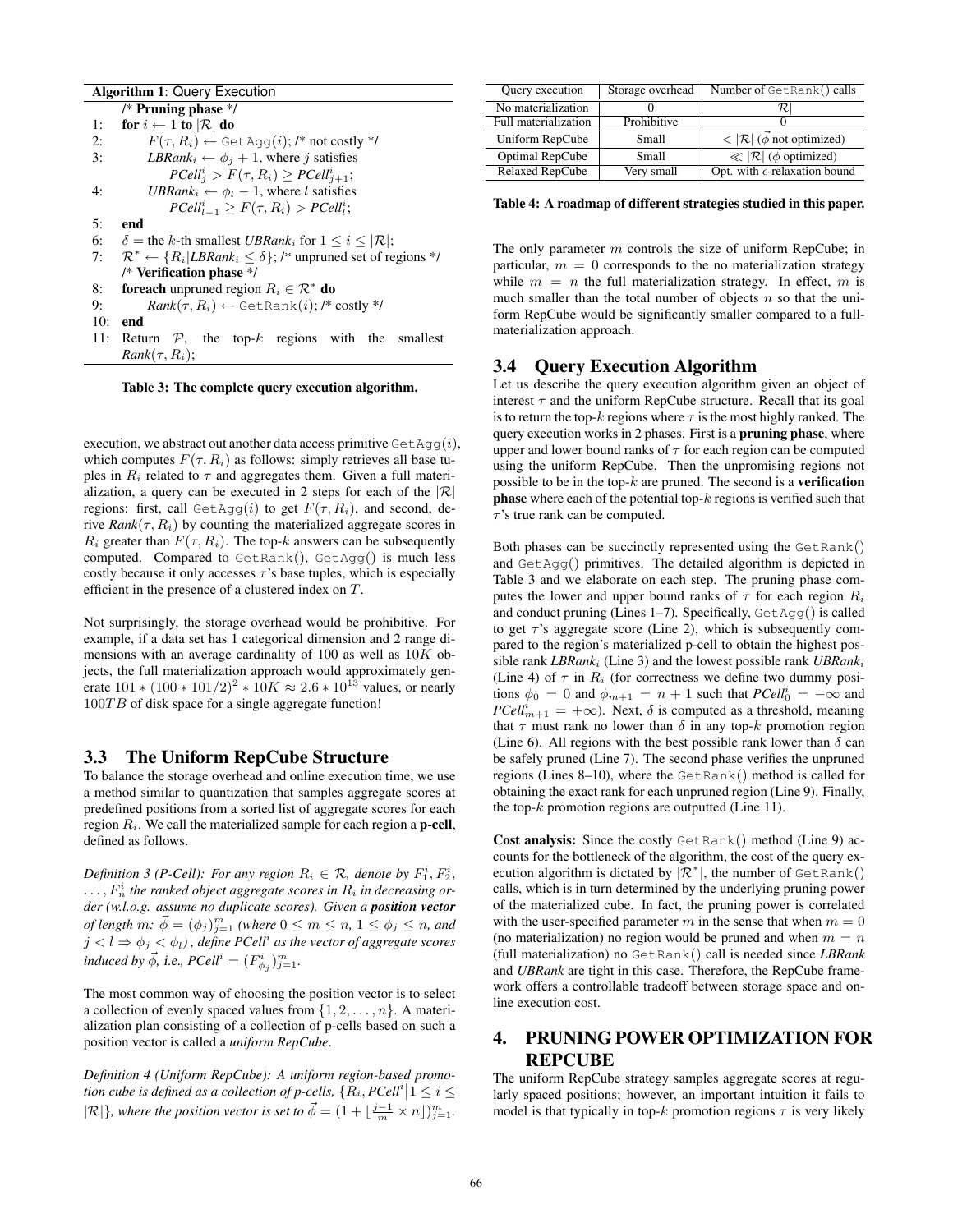to be highly ranked. Rather than using a uniform position vector, our idea here is to carefully select a position vector *adaptive to the underlying distribution of queries* in order to achieve much better pruning power given a limited amount of storage space. Intuitively, for example, when  $k$  is very small for most queries, it would be a better idea to store more samples toward lower positions in order to better bound the ranks. In this section, we model this intuition and present an optimal solution. Our high-level goal here is to solve the following optimization problem.

*Definition 5 (The Pruning Power Optimization Problem): Given a limited space budget indicated by* m*, and a distribution of promotion queries, determine the best position vector*  $\vec{\phi}$  *such that the expected promotion query execution cost is minimized.*

To solve the problem, we first formulate a cost model to compute the expected REPQUERY cost as a function of the position vector (Sections 4.1 and 4.2). We then discuss a dynamic programming solution for selecting the positive vector that produces the provably optimal cost (Section 4.3).

Roadmap: Table 4 presents a summary of the methods studied in the paper. In the previous section we have explained the first 3 methods, namely on-the-fly execution, naive precomputation, and the uniform RepCube approaches. The optimal RepCube approach discussed in this section will further enhance the query efficiency as a result of a much smaller number of calls to GetRank(). Section 5 will discuss the *Relaxed RepCube* technique for reducing the storage space of the optimal RepCube.

#### 4.1 The Unit Cost Model

As a building block to the overall cost model, we would like to model the basic case, that is, the cost of a single fixed REPQUERY  $Q(\tau_0, k_0)$  given a position vector  $\vec{\phi}$  with length 1 (*i.e.*,  $m = 1$ ); in other words, only a single aggregate score sample is drawn for each region.

Let  $R_{s_1}, R_{s_2}, \ldots, R_{s_{|\mathcal{R}|}}$  be the ordered list of regions sorted according to  $\tau_0$ 's rank, where  $s_1, s_2, \ldots, s_{|\mathcal{R}|}$  is a permutation of  $1, 2, \ldots, |\mathcal{R}|$  and  $i < j \Rightarrow Rank(\tau_0, R_{s_i}) \leq Rank(\tau_0, R_{s_j})$ . For ease of exposition we assume  $\tau$  occurs in all regions and use a short notation  $Rank(i)$  to denote  $Rank(\tau_0, R_{s_i})$ . Since  $m=1$ , let  $\vec{\phi}$  be a scalar  $\phi_1 \in \{1, 2, ..., n\}$ , and assume that  $\phi_1$ 's corresponding pcells,  $\{PCell^{s_1}, PCell^{s_2}, \ldots, PCell^{s_{|\mathcal{R}|}}\}$ , have been precomputed.

Given these p-cells, let us hypothetically compute the rank bounds in the query execution algorithm. For  $Q(\tau_0, k_0)$ , the computation can be divided into two cases: (1) all regions  $\{R_{s_i}\}\$  satisfying  $Rank(i) < \phi_1$  will have  $LBRank_{s_i} = 1$  and  $UBRank_{s_i} = \phi_1 - 1$ because the inequality  $+\infty = P\text{Cell}_0^{s_i} < F(\tau_0, k_0) < P\text{Cell}_1^{s_i}$ <br>holds; (2) conversely, all regions  $\{R_{s_i}\}$  satisfying  $\text{Rank}(i) > \phi_1$ will have  $\textit{LBRank}_{s_i} = \phi_1 + 1$  and  $\textit{UBRank}_{s_i} = n$ . Without loss of generality, assume that there does not exist any region  $R_{s_i}$ such that  $Rank(i) = \phi_1$  (any region satisfying this equation cannot be pruned since its *LBRank* would be 1 and *UBRank* would be *n*). Now, define  $i^*$  to be the value in  $\{1, 2, ..., |\mathcal{R}|\}$  such that  $Rank(i^*) < \phi_1 < Rank(i^* + 1)$  (let  $Rank(|\mathcal{R}| + 1)$  be  $\infty$ ). Based on  $i^*$ , we can precisely compute  $\mathcal{R}^*$ , the unpruned set of regions for  $Q(\tau_0, k_0)$ , as in either of the following cases:

• When  $i^* < k_0$ , since in this case there are less than  $k_0$  regions with *UBRank* equal to  $\phi_1 - 1$ , the  $k_0$ -th *UBRank* would be *n*, meaning that  $\delta = n$  (*i.e.*, the threshold  $\delta$  has no pruning power). Hence, no region can be pruned and  $\mathcal{R}^* = \mathcal{R}$ .

• When  $i^* \geq k_0$ , there would be exactly  $i^*$  regions with *UBRank* equal to  $\phi_1$  – 1 and *LBRank* equal to 1, so these regions will not be pruned. Hence,  $\mathcal{R}^* = \{R_{s_1}, \dots, R_{s_{i^*}}\}.$ 

*Example 6: Suppose the query parameter*  $k_0$  *is* 2 *and there are totally 100 objects and*  $|\mathcal{R}| = 6$  *regions*  $R_1, R_2, \ldots, R_6$ *, in which* τ<sup>0</sup> *is ranked 38th, 35th, 26th, 41st, 29th, and 50th, respectively. Thus,*  $s_1 = 3$ ,  $s_2 = 5$ ,  $s_3 = 2$ ,  $s_4 = 1$ ,  $s_5 = 4$ , and  $s_6 = 6$ . If *we set the position vector (scalar)*  $\phi_1$  *to* 27*, we will obtain*  $i^* = 1$ *because Rank*(1)  $< \phi_1 <$  *Rank*(2) *(i.e.,* 26  $< \phi_1 <$  29*). In this case only in*  $R_3$  *does*  $\tau_0$  *have UBRank* =  $\phi_1$  – 1 = 26 *and in all other regions*  $\tau_0$  *has UBRank* =  $n = 100$ *, so*  $\delta$ *, the k*<sub>0</sub>-*th smallest UBRank, will be* 100 *and therefore none of the 6 regions can be pruned after the pruning phase. However, if we set*  $\phi_1$  *to* 37*, we will obtain*  $i^* = 3$  *since*  $Rank(3) < \phi_1 < Rank(4)$ *. Thus*  $R_3, R_5$ *, and*  $R_2$  *have* UBRank = 36*.* In this case  $\delta$  = 36 *and the remaining 3 regions can be pruned.*

Now we are ready to present the unit cost model. We introduce some notation. Denote by

- $COST(Q|\phi_1)$  the overall query execution cost for  $Q(\tau_0, k_0)$ given  $\phi_1$ ;
- $\Omega$  the constant cost of the pruning phase (Lines 1–7, Table 3);
- $COST(s_i)$  the cost of calling the GetRank $(s_i)$  method for region  $R_{s_i}$ .

Since the overall query execution cost given  $\phi_1$  can be broken down to (1) the constant cost of the pruning phase and (2) the cost of the verification phase that consists of multiple GetRank() calls, we can formulate the unit query execution cost of a single query  $Q(\tau_0, k_0)$  using a 1-length position vector  $\vec{\phi} = \phi_1$  as the following (note that  $i^*$  can be computed using the method described earlier in this subsection):

$$
COST(Q|\phi_1) = \begin{cases} \Omega + \sum_{i=1}^{i^*} COST(s_i), & \text{if } i^* \ge k_0 \\ \Omega + \sum_{i=1}^{|\mathcal{R}|} COST(s_i), & \text{if } i^* < k_0 \end{cases}
$$

### 4.2 The Complete Cost Model

Now a step further. Consider the cost of a single query  $Q(\tau_0, k_0)$ when a position vector  $\vec{\phi} = {\{\phi_j\}}_{j=1}^m$  with arbitrary length  $m \in$  $[1, n]$  is given. As a more general case of the unit case, our goal now is to compute  $COST(Q|\vec{\phi})$ , the overall cost for  $Q(\tau_0, k_0)$  given  $\vec{\phi}$ .

Note that now in each region we materialize  $m$  aggregate scores. For each  $j \in \{1, 2, \ldots, m\}$ , we let  $i_j^*$  be the value in  $\{1, 2, \ldots, |\mathcal{R}|\}$ which satisfies  $Rank(i_j^*) < \phi_j < Rank(i_j^* + 1)$ . This intuitively means that if we materialize the aggregate score at position  $\phi_j$ , we will be able to distinguish  $i_j^*$  regions from the remaining ones in terms of rank bounds. We have  $i_1^* \leq i_2^* \leq \cdots \leq i_m^*$  because of the monotonicity of  $\{\phi_j\}$  (i.e.,  $\phi_1 < \phi_2 < \ldots < \phi_m$ ). Using a similar method for the unit cost model, the total cost of  $Q(\tau_0, k_0)$ given  $\phi$  can be computed in either one of the following cases.

• When  $i_m^* < k_0$ ,  $\delta$  would be *n* for the same reason as in the case of  $m = 1$ . Hence, no region can be pruned and  $\mathcal{R}^* = \mathcal{R}$ .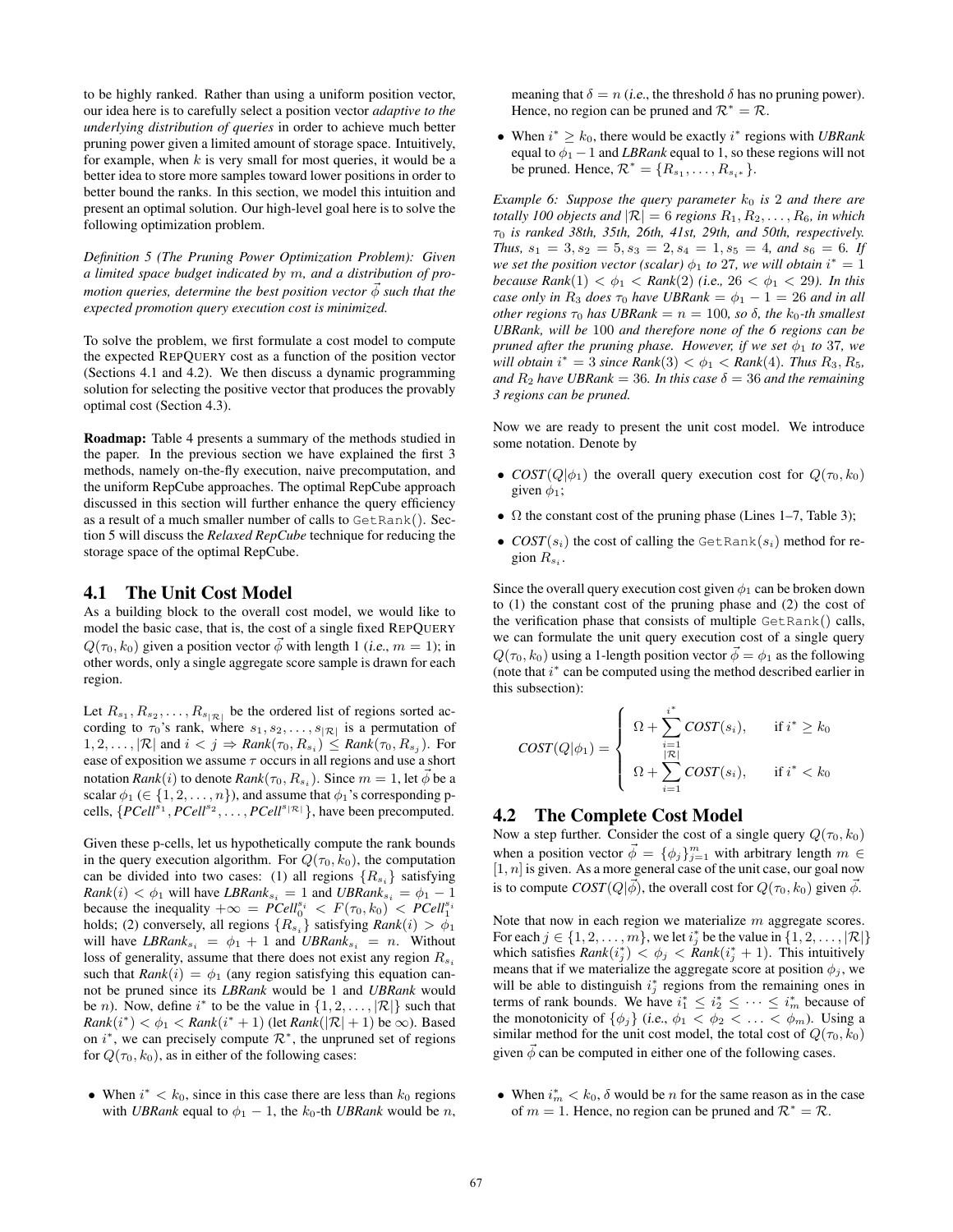• Otherwise, let  $i^*$  be the smallest value in  $\{i_j^*\}$  to satisfy  $i^* \geq$  $k_0$ . Let u be the subscript satisfying  $i_u^* = i^*$ . Observe that, based on the computation of *LBRank* and *UBRank*, there are exactly  $i^*$  regions having *UBRank*  $\leq \phi_u - 1$ , and the remaining  $|R| - i^*$  regions having *LBRank*  $\geq \phi_u + 1$ . This means that  $\delta = \phi_u - 1$  and the latter  $|\mathcal{R}| - i^*$  regions will be pruned. Hence,  $\mathcal{R}^* = \{R_{s_1}, \ldots, R_{s_{i^*}}\}.$ 

Consequently,  $COST(Q|\vec{\phi})$  can be formulated as:

$$
COST(Q|\vec{\phi}) = \begin{cases} \Omega + \sum_{i=1}^{|\mathcal{R}|} COST(s_i) & \text{if } i_m^* < k_0 \\ \Omega + \sum_{i=1}^{i^*} COST(s_i) & \text{otherwise} \end{cases}
$$

Finally, to complete the overall cost model formulation, suppose the top- $k$  region-based promotion queries are drawn from a multivariate distribution  $Q \sim p(\tau, k)$ , and denote by  $COST_{all}$  the variable of the overall cost induced by  $p(\tau, k)$ . Then the expected overall cost for any given position vector  $\vec{\phi}$  can be computed as:

$$
E(COST_{all}|\vec{\phi}) = \int_{Q} COST(Q|\vec{\phi})p(Q)dQ.
$$
 (1)

Because our goal is to decide the best position vector so as to minimize the expected overall cost, the objective of the pruning power optimization problem becomes to obtain

$$
\vec{\phi}^* = \arg\min_{\vec{\phi}} E(COST_{all}|\vec{\phi}).
$$
 (2)

# 4.3 An Optimal Solution for Maximizing the Pruning Power

This subsection discusses an efficient dynamic programming solution to compute the optimal position vector  $\vec{\phi}^*$  defined in Equation 2. The idea of the dynamic programming solution is to solve a series of recurrences represented by a matrix  $MinCost[i, j]$  (0 <  $i \leq n, 0 \leq j \leq m$ ). Each element of the matrix *MinCost*[i, j] represents the minimum expected overall cost that can be achieved when selecting a j-length position vector  $\vec{\phi}$  with the very last position value being i (i.e.,  $\phi_1 < \phi_2 < \ldots < \phi_j = i$ ). Corresponding to  $MinCost[\cdot, \cdot]$ , we use another matrix  $\Phi[\cdot, \cdot]$  to remember the optimal position vector that achieves *MinCost*[i, j], i.e.,  $MinCost[i, j] = E(COST_{all}|\Phi[i, j])$  and the last value in vector  $\Phi[i, j]$  is *i*. The minimum value in *MinCost* $[\cdot, \cdot]$  will be the optimal expected overall cost.

The set of recurrences can be computed as follows. Initially, set  $MinCost[0, j] = MinCost[i, 0] = +\infty$  for  $0 \le i \le n$  and  $0 \le$  $j \leq m$ , respectively, as boundary cases; also set the corresponding  $\Phi[0, j]$  and  $\Phi[i, 0]$  to empty vectors. This initial setting means that the cost is large when nothing is materialized. Then:

$$
MinCost[i, j] = \min \begin{cases} \text{MinCost}[i, j-1];\\ \text{MinCost}[l, j-1] - \Delta(i, j, l),\\ \text{for each } 0 \le l < i; \end{cases}
$$

$$
\Phi[i,j] = \begin{cases}\n\Phi[i,j-1], \\
\text{if MinCost}[i,j] = MinCost[i,j-1]; \\
\Phi[l,j-1] \oplus i, \\
\text{if MinCost}[i,j] = MinCost[l,j-1];\n\end{cases}
$$

Before getting into the details of the above equations, we can see that the optimal position vector of  $\Phi[i, j]$  can be derived by considering either the minimum cost of an existing solution  $\Phi[i, j - 1]$ (*i.e.*, the optimal  $(j - 1)$ -length position vector by considering the last positions being i), or a set of new solutions  $\Phi[i, j - 1] \oplus i$  for  $0 \leq l \leq i$  (*i.e.*, new vectors composed by appending the value *i* to previous solutions  $\Phi[l, j-1]$ ). For each such new solution  $\Phi[l, j-1]$ 1] ⊕ *i*, its cost can be expressed as  $MinCost[l, j - 1] - \Delta(i, j, l)$ , where  $\Delta(i, j, l) = E(COST_{all}|\Phi[l, j - 1]) - E(COST_{all}|\Phi[l, j 1 \nvert \nvert \nvert \nvert \nvert \nvert$ , *i.e.*, the reduction in expected query execution cost.

Based on Equation 1, the computation of the expected overall costs  $E(COST_{all}|\Phi[l, j-1])$  and  $E(COST_{all}|\Phi[l, j-1] \oplus i)$  requires the knowledge about query distribution. To obtain the distribution, we may assume that a query workload  $W$  consisting of  $w$  queries  $\{Q_1, Q_2, \ldots, Q_w\}$  is given. In the absence of such a query workload, one may either assume that  $p(\tau, k)$  be a uniform distribution and draw sample queries from it, or use application-dependent knowledge (e.g., a query interface that returns the top-10 regions). Given such a workload,  $\Delta(i, j, l)$  can be computed as

$$
\Delta(i, j, l)
$$
\n
$$
= E(COST_{all}|\Phi[l, j-1]) - E(COST_{all}|\Phi[l, j-1]\oplus i)
$$
\n
$$
= \sum_{Q \in W} p(Q)COST(Q|\Phi[l, j-1]) - \sum_{Q \in W} p(Q)COST(Q|\Phi[l, j-1]\oplus i)
$$
\n
$$
= \sum_{Q \in W} p(Q) (COST(Q|\Phi[l, j-1]) - COST(Q|\Phi[l, j-1]\oplus i)).
$$

Therefore, using the above procedure, one can iterate through each  $0 \leq i \leq n$  and  $0 \leq j \leq m$  and fill in the matrices *MinCost* and Φ. The recurrence with the minimum cost, min{*MinCost*[i, j]}, would indicate the minimum expected overall cost.

*Claim 1 (Solution Optimality): Letting*

$$
(i^{opt}, j^{opt}) = \arg\min_{(i,j)} MinCost[i, j],
$$

*we have*

$$
\vec{\phi}^* = \Phi[i^{opt}, j^{opt}],
$$

where  $\vec{\phi}^*$  is defined in Equation 2.

Proof sketch: The proof of the optimality of the dynamic programming solution follows from two properties. (1) *Monotonicity*: appending a new position value to an existing vector would never increase the overall expected cost. This is obvious as materializing more aggregate scores would not hurt the efficiency query execution. (2) *Substructure optimality*: the cost reduction by appending a new position value,  $\Delta(i, j, l)$ , depends only on position  $l$  but none of the positions prior to  $l$  (in other words, once we know  $MinCost[l, j - 1]$ , the values of  $MinCost[l', j - 1]$  for  $l' < l$  would not affect  $MinCost[i, j]$ ). As a result, at each iteration we can guarantee that  $MinCost[i, j]$  is optimal to the subproblem corresponding to that iteration. Based on these properties, we can prove that the dynamic programming equations generate the best overall solution.

### 4.4 Implementation

Based on the selection of optimal positions, an *optimal RepCube* can be implemented in 2 steps. First, given a query distribution or workload, compute the optimal position vector  $\vec{\phi}^*$  through dynamic programming. Second, for each region, materialize its p-cell according to  $\vec{\phi}^*$ . In this subsection, we discuss several issues concerning the implementation.

Dynamic programming complexity: The dynamic programming algorithm can be implemented using 3 nested loops for  $i$ ,  $j$ , and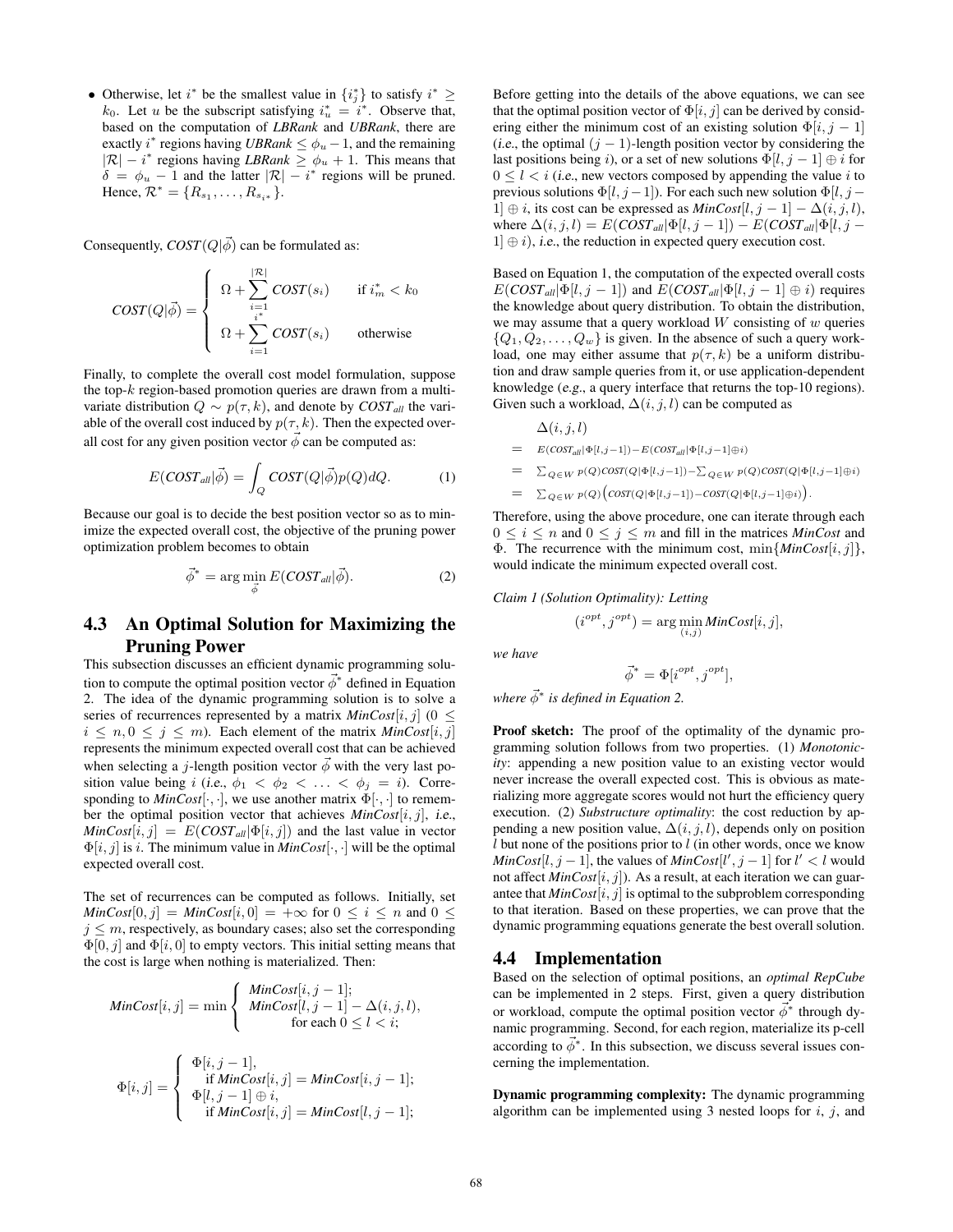#### Algorithm 2: Generalized Query Execution

/\* Line 1 here is the same as Algorithm 1 Lines  $1-5$  \*/ 1: for  $i \leftarrow 1$  to  $|\mathcal{R}|$  do compute *LBRank<sub>i</sub>* and *UBRank<sub>i</sub>* 2:  $C \leftarrow \{R_1, R_2, \ldots, R_{|\mathcal{R}|}\};$  /\* candidate regions \*/ 3:  $\mathcal{P} \leftarrow \text{empty list};$ 4: while  $|\mathcal{P}| \leq k \wedge |\mathcal{C}| > 0$  do 5:  $R \leftarrow$  the region in C having the highest rank of  $\tau$ ; 6: Append  $R$  to  $\mathcal{P}$ ; 7:  $\mathcal{C} \leftarrow \mathcal{C} \setminus \{R' | Sim(R', R) \geq \theta\};$ 8: end 9: Return  $P$ , the top- $k$  discriminative regions;

#### Table 5: Computing top-k discriminative promotion regions.

l, respectively. At each loop iteration, evaluating  $\Delta(i, j, l)$  is the bottleneck because of repetitive evaluations of  $\text{COST}(Q|\vec{\phi})$ . To be more efficient, we materialize  $\{Rank(\tau, R_1), \ldots, Rank(\tau, R_{|\mathcal{R}|})\}$ for each  $Q \in W$  upfront. This way,  $COST(Q|\vec{\phi})$  can be evaluated efficiently without accessing the original data set. The complexity of the nested loop would be  $O(n^2 m w)$ . When n is extremely large  $(e.g., 1M)$ , a heuristic is to limit the choices of positions to a regularly sampled subset of  $\{1, 2, \ldots, n\}$ .

Cost model parameters: The assignment of the cost model's parameters  $\Omega$  and  $COST(s_i)$  (Sections 4.1 and 4.2) can be as follows: set  $\Omega$  to  $\tau$ 's cardinality (*i.e.*, the number of base tuples containing  $\tau$ ) and  $COST(s_i)$  to region  $R_{s_i}$ 's number of tuples. Other parameters may be used depending on the actual implementation.

#### 4.5 Extensions

In our previous discussion we have proposed techniques for the simple object ranking semantics. We now discuss how we can extend those to support ad-hoc weight function as well as the top- $k$ discriminative query semantics.

Ad-hoc weight function: To handle REPQUERY with arbitrary weight functions, the query execution algorithm can be extended with only minor modification. Specifically, in Algorithm 1, when computing the threshold  $\delta$  (Line 6) and the unpruned set of regions  $\mathcal{R}^*$  (Line 7), *LBRank<sub>i</sub>* and *UBRank<sub>i</sub>* should be replaced by *LBRank*<sub>i</sub>  $\times$   $w(R_i)$  and *UBRank*<sub>i</sub>  $\times$   $w(R_i)$  (Lines 3–4) respectively. Correspondingly, in the cost model formulation (Section 4.2),  $COST(Q|\vec{\phi})$  need to compute the unpruned set of regions  $\mathcal{R}^*$ in the same fashion.

Top- $k$  discriminative promotion regions: To compute the top- $k$ discriminative regions according to Definition 2, we show a *generalized query execution algorithm* in Table 5. The pruning phase of Algorithm 2 (Line 1) is the same as that in Algorithm 1 in that rank bounds are computed based on the RepCube. However, the verification phase of Algorithm 2 differs from the previous one in that the top- $k$  discriminative regions are now computed one-by-one (Lines 4–8) rather than as a batch; in other words, at each iteration we verify only the next top discriminative region and remove all its similar regions.

In fact this algorithm generalizes Algorithm 1, because if we set  $\theta = 1$ , the two algorithms will verify the same set of regions. The only additional cost of Algorithm 2 lies in computing  $Sim(\cdot, \cdot)$ (Line 7), which can be done efficiently. Also, for any region, Algorithm 2 guarantees that GetRank() will be called at most once. Due to the limited space, a detailed analysis of the cost model based on this generalized algorithm is not discussed here.

# 5. RELAXING CELLS FOR SPACE REDUC-TION

In this section, we study techniques to further reduce the storage overhead of the RepCube. The idea here is to merge multiple p-cells with similar aggregate scores and represent them using a single *relaxed cell*. Specifically, instead of materializing the exact scores of a p-cell, we store *score ranges* within a predefined bound. Thus, other p-cells whose exact scores are *covered* by these score ranges can be represented by the relaxed cell.

*Definition 5 (* $\epsilon$ *-Relaxed Cell): Given a region R's p-cell, PCell* =  $\{f_1, f_2, \ldots, f_m\}$ , define its normalized cell as  $\{1.0, \frac{f_2}{f_1}, \ldots, \frac{f_m}{f_1}\}$ . *Given a relaxation parameter*  $\epsilon \geq 0$ *, define the corresponding*  $\epsilon$ *relaxed p-cell as*  $RCell = \{1.0 \pm \frac{\epsilon}{m}, \frac{f_2}{f_1} \pm \frac{\epsilon}{m}, \ldots, \frac{f_m}{f_1} \pm \frac{\epsilon}{m}\}.$ 

We elaborate on this definition. The normalization step normalizes aggregate scores that could be at very different scales for subsequent cell merging. This step is important as we observe that different regions may have very similar trends in aggregate score distributions but the absolute values could be quite different. For example, the distribution of the *SUM* of sales in {*Year* = 2010} could be similar to that in  ${Year = 2009 \sim 2010}$  but differ by a factor 2 in scale. Since in any p-cell  $f_1$  is the largest aggregate score, dividing each cell value by  $f_1$  would make all normalized values to be within range [0, 1]. In principle, other normalization methods may also be applied here for the same purpose. Given the relaxation parameter  $\epsilon$ , each value in an  $\epsilon$ -relaxed cell would represent a set of ranges of aggregate scores. Specifically, the  $i$ -th value of the relaxed cell represents  $[f_i - f_1 \times \frac{\epsilon}{m}, f_i + f_1 \times \frac{\epsilon}{m}]$  if  $f_1$  is known. Now, we are ready to introduce a more compact RepCube structure based on a set of  $\epsilon\text{-relaxed cells.}$ 

*Definition 6 (*²*-Relaxed RepCube): An* ²*-relaxed RepCube consists of a collection of*  $r \in$ *-relaxed cells*  ${RCell}^1, {RCell}^2, \ldots, {RCell}^r$  $(1 \leq r \leq |\mathcal{R}|)$ , and a surjective mapping function g from each  $R_i$  *to some relaxed cell, i.e., g* :  $\{1, 2, ..., |\mathcal{R}|\} \rightarrow \{1, 2, ..., r\}.$ Also the normalization score  $f_1$  is stored for each  $R_i$ .

The  $\epsilon$ -relaxed RepCube contains no more than r relaxed cells. This means that one or more regions are mapped to a same relaxed cell. We require that these regions' p-cells be covered by the ranges of the relaxed cell they are mapped to. Notice that each region still maintains m values, so the total size of a relaxed cube would be much smaller than the original cube when  $r \ll |\mathcal{R}|$ .

The query execution algorithm in Table 3 need slight modification at the pruning phase (Lines 3–4) to accommodate the relaxed cube. Given  $R_i$ ,  $F(\tau, R_i)$ , and a relaxed cell  $RCell^{g(i)} = \{1.0 \pm \pi\}$  $\frac{\epsilon}{m}, \frac{f_2}{f_1} \pm \frac{\epsilon}{m}, \ldots, \frac{f_m}{f_1} \pm \frac{\epsilon}{m}$ , the computation of *LBRank*<sub>i</sub> (Line 3) now should be computed as  $\phi_j + 1$  for j satisfying  $f_j - \frac{\epsilon}{m} \times f_1 >$  $F(\tau, R_i) \ge f_{j+1} - \frac{\epsilon}{m} \times f_1$ . Similarly, *UBRank<sub>i</sub>* (Line 4) should be  $\phi_l - 1$  for l satisfying  $f_{l-1} + \frac{\epsilon}{m} \times f_1 \ge F(\tau, R_i) > f_l + \frac{\epsilon}{m} \times f_1$ . Note that these bounds guarantee the precision of the query execution algorithm. The pruning power of the relaxed RepCube, on the other hand, will be similar to the original RepCube when the relaxation parameter  $\epsilon$  is chosen to be very small.

## 5.1 A Greedy Algorithm

Given an original RepCube with  $|\mathcal{R}|$  p-cells, we would like to select the smallest subset of their corresponding relaxed cells (i.e., to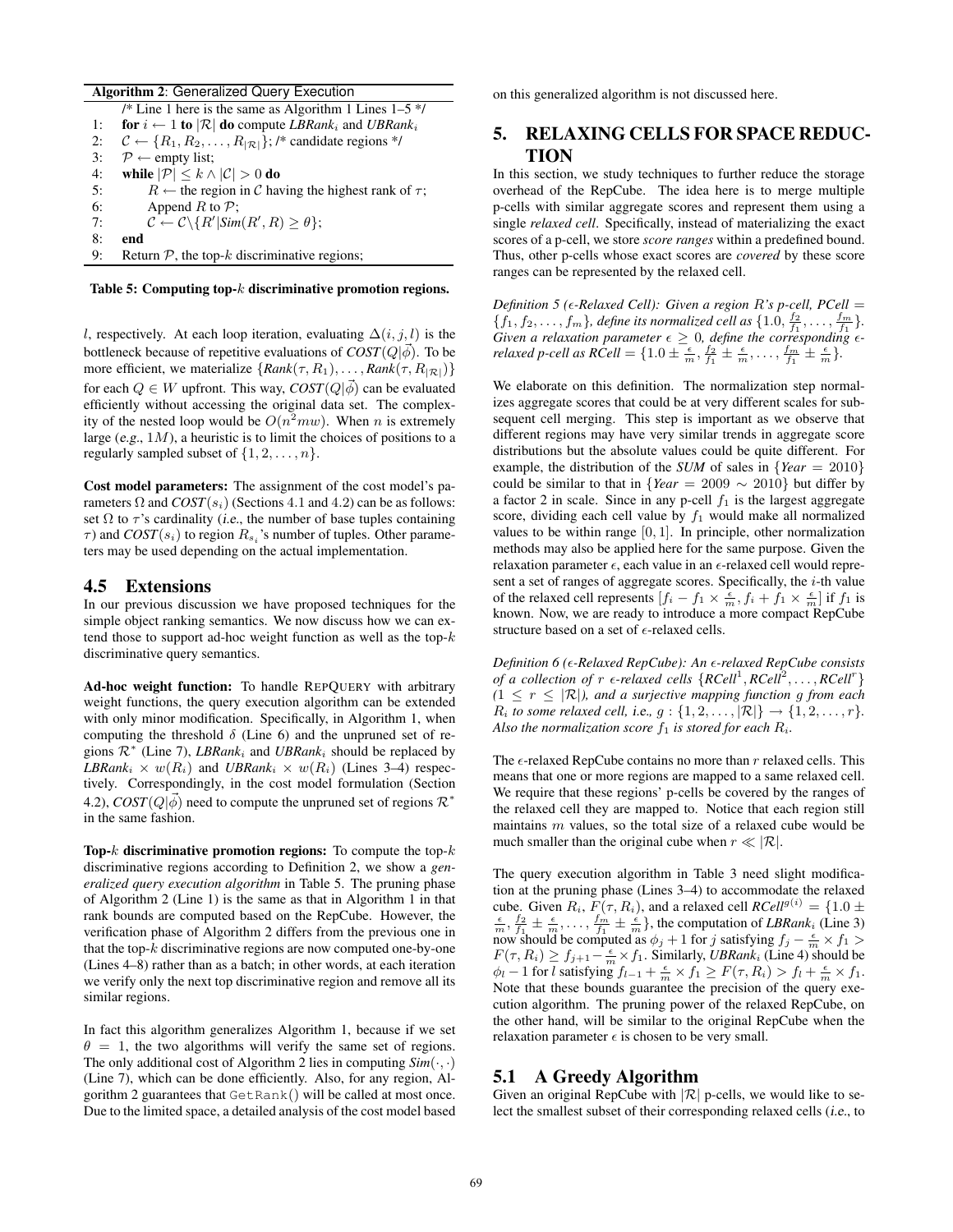

Figure 1: Comparison with baseline solutions on the default TPCH data set.

minimize  $r$ ) with the constraint that each p-cell must be covered by some relaxed cell. It turns out that this problem is NP-hard with a reduction from the SETCOVER problem: the set of original pcells are transformed to the *universe of elements* and each potential relaxed cell is transformed to a *set of elements*.

Due to the hardness of the problem, we use a greedy algorithm to iteratively select relaxed p-cells as follows. First, initialize the set of selected relaxed cells as an empty set, and mark all p-cells as "uncovered". Then, add the relaxed cell that is able to cover the largest number of uncovered p-cells into the selected set, and mark those newly covered p-cells as "covered". Repeat the above step until all p-cells are marked as "covered". The corresponding mapping function can be maintained during the above process. Finally the selected relaxed p-cells will be kept in memory or written back to disk.

The parameter  $\epsilon$  controls the resulting size of the relaxed RepCube. When  $\epsilon = 0$ , only identical p-cells will be merged. On the other hand, when  $\epsilon$  is too large, a single relaxed cell suffices to cover all p-cells but is unlikely to provide any pruning power. In effect, a small  $\epsilon$  less than 0.1 often produces good tradeoff. We manually set it in our experiments and it remains an open problem to automatically determine  $\epsilon$ .

# 6. EXPERIMENTS

We conduct case study on the DBLP data set and comprehensive experiments on the standard TPC-H benchmark. Our goal is to: (1) demonstrate the top- $k$  results through a case study, (2) show that our proposed methods can significantly outperform a baseline solution in terms of *query execution time*, and (3) verify that the *storage space* used by our methods is very small.

All our experiments were done on a machine with a 2.5GHz duocore CPU, 4GB of RAM, and 250GB hard disk. The OS is Windows XP Pro SP3 and all source code was written and compiled in Microsoft Visual C# 2008.

# 6.1 A Case Study on DBLP

We constructed a fact table from the DBLP data set using *Conference* as the categorical dimension, *Year* as the continuous ranged dimension, *Author* as the object dimension, and *Paper Count* as the measure dimension. The table contains about 1.8 million base tuples and  $450K$  authors.

For the query author *Bruce Lindsay*, we found his global rank to be 5112th. However, the top-3 regions (except the global region) based on *PRank* are {*VLDB*, 1990 ∼ 1991}, {*ICDE*, 1993 ∼ 1993}, and {*SIGMOD*, 1998 ∼ 2002}, where he is ranked (5th, top-2.1%), (4th, top-2.2%), and (4th, top-2.8%), respectively. Not surprisingly, the results are quite meaningful.

On the other hand, his *(Rank, PRank)* in the promotion region {*SIGMOD*, 1998 ∼ 2002}'s five child regions, namely {*SIGMOD*, 1998 ∼ 1998} through {*SIGMOD*, 2002 ∼ 2002}, are only (21st, top-9.3%), (36th, top-14.6%), (28th, top-11.8%), (29th, top-12.6%), and (37th, top-16%), respectively. These results indicate that it is indeed interesting to discover the "right" region for promotion. We leave a systematic evaluation of various other semantics to our future work.

# 6.2 Evaluation on TPCH

For efficiency evaluation, we chose the TPC-H benchmark<sup>2</sup> to generate large decision support data. The *default fact table* was generated as follows. We ran the *dbgen* executable with default parameters to generate a set of data files and extracted the *lineitem.tbl* file containing 6,001,215 base tuples. We set *l\_linenumber* (cardinality=7) as the categorical dimension, *l\_quantity* (50) and *l\_linestatus* (2) as the range dimensions, *l\_suppkey* (10000) as the object dimension (*i.e.*,  $n = 10000$ ), and *l\_extendedprice* (real numbers) as the measure dimension. Thus, for this default fact table there are totally 30600 regions. This table is stored in Microsoft SQL Server 2008.

Algorithm implementation: We implemented the following 5 methods.

- (Empty) On-the-fly query execution without any auxiliary materialization as a baseline for online query execution time;
- (Full) Precomputing aggregate scores for all objects in all regions as a baseline for storage overhead;
- (Uniform) The uniform RepCube approach;
- (Opt) The optimal RepCube approach; and
- (Relax) The relaxed RepCube approach.

All of these 5 methods rely on 2 interface primitives  $\text{GetAqq}()$  and GetRank(). The former primitive was implemented by ourselves, while the latter was implemented as a query in SQL Server. To speedup query processing, a clustered index was built on the object

<sup>&</sup>lt;sup>2</sup>http://www.tpc.org/tpch/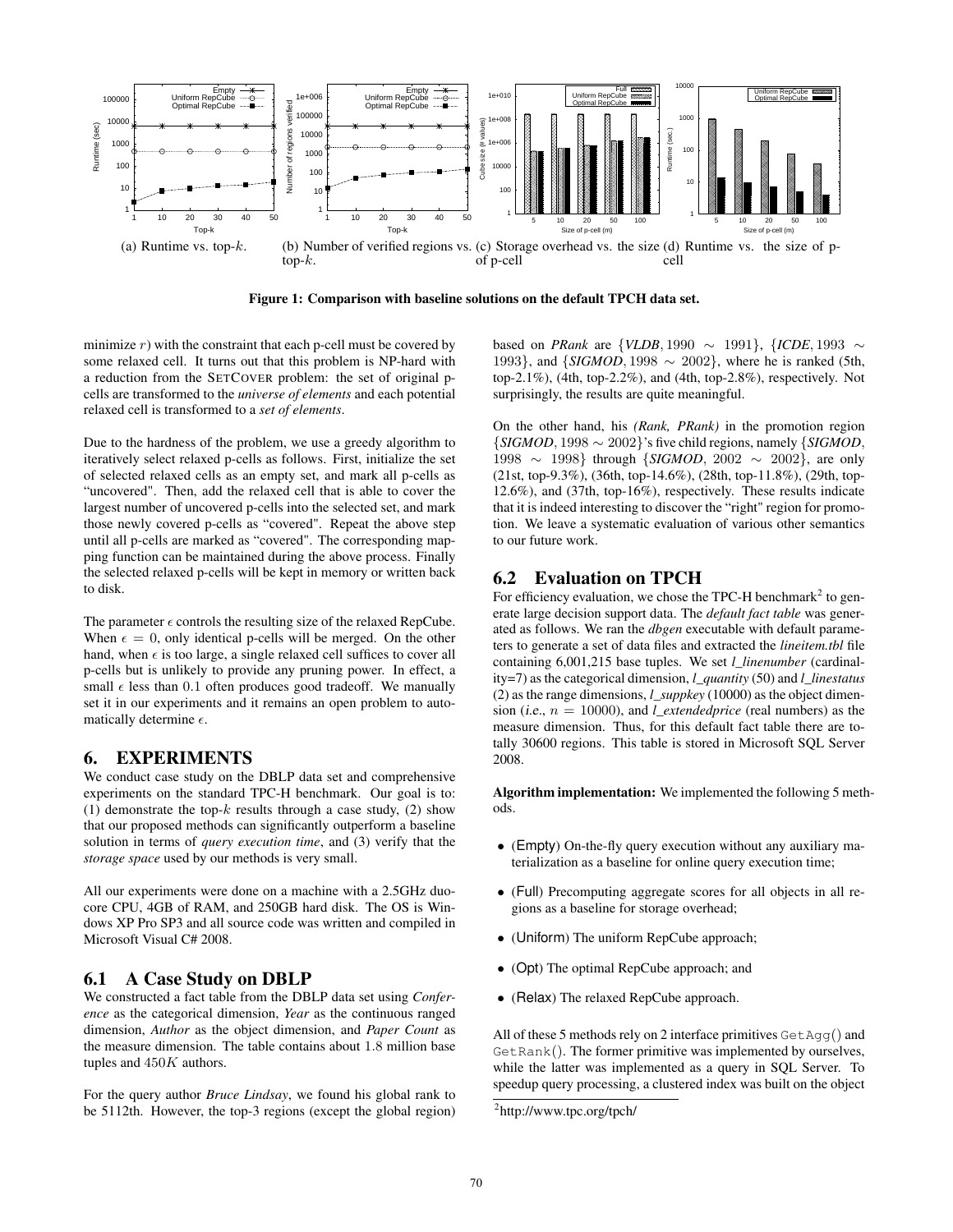| RepCube method                  | Position vector $\phi$                                   |
|---------------------------------|----------------------------------------------------------|
| <b>Uniform</b>                  | 1, 1001, 2001, 3001, 4001, 5001, 6001, 7001, 8001, 9001  |
| $Opt + Default$                 | 6, 18, 33, 48, 89, 142, 234, 357, 593, 1084              |
| $\overline{Opt + Large$ entropy | 214, 659, 1009, 1621, 1869, 2465, 3326, 3726, 4416, 5448 |
| $Opt + Accurate$                | 4, 7, 23, 26, 76, 111, 132, 187, 283, 328                |

Table 6: Position vectors used by different RepCube methods.

dimension and multi-key non-clustered indices were built on categorical and range dimensions. All materialization files were stored as plain text files.

To formulate a cost model and derive the optimal position vector for Opt, we set  $\Omega$ , the constant cost of the pruning phase, to 0, and let  $COST(s_i)$  be 1 for any region  $R_{s_i}$  (see Section 4 for the definitions of  $\Omega$  and  $COST(s_i)$ ).

To produce the set of top-k regions, *SUM* was used as the aggregation function  $F$  and we consider the  $k$  regions with the largest *percentile rank* as the top-k results.

Performance measure: We focus on *runtime* (*i.e.*, average online query processing time per query, in terms of *seconds*) and *size* (i.e., offline storage space an algorithm is used, in terms of *number of values* stored) as the main performance metrics of these algorithms. We do not count the time for loading the materialized data.

#### 6.3 Online Query Execution Time vs. Top-k

Now we compare the runtime of Empty, Uniform, and Opt by varying the query parameter  $k$ . The performance results for  $Re$ lax will be reported shortly.

We set  $m = 10$  for both Uniform and Opt such that the resulting size of Uniform is 367,201 values and that of Opt is 367,210 values. To compute the position vector for Opt based on the cost model, we generated a *default workload* consisting of 200 promotion queries  $Q(\tau, k)$ , where for each query  $\tau$  was uniformly randomly generated and  $k$  was uniformly randomly distributed over [1, 160].

A set of 5 *random test queries* was generated as follows: 5 objects were uniformly randomly generated, and  $k$  was varied from 1 to 50. Figure 1(a) displays the average runtime (in log-scale) of Empty, Uniform, and Opt on these 5 test queries. We can see that the baseline solution Empty is over an order of magnitude slower than Uniform, the basic RepCube strategy, while Empty is over 3 orders of magnitude slower than Opt at  $k = 1$ , and  $> 300$  times slower than Opt at  $k = 50$ . Also, the performance of Empty does not change with respect to top-k because it does not involve any pruning. This test clearly shows that computing the region-based promotion query from scratch can be prohibitively expensive. In our subsequent experiments we will not evaluate Empty any more due to its apparent low efficiency.

Observe that Uniform it is 190 times slower than Opt at  $k = 1$  and 24 times slower at  $k = 50$ . The Uniform approach, with some precomputed information, is able to significantly outperform Empty, but it turns out to be quite insensitive to  $k$  as well, because it is not able to leverage the fact that the object of interest is often highly ranked in the top- $k$  promotion regions; in other words, the pruning power of Uniform would be similar no matter the object is highly ranked in the top- $k$  regions or not. On the contrary, Opt offers

much better pruning power as it is able to precompute sample aggregate scores in an adaptive way. As a result, it is more sensitive to  $k$  and more efficient when  $k$  is smaller.

To accurately explain the gap of runtime between different methods, in Figure 1(b) we plot the average number of verified regions (i.e., the number of unpruned regions as shown in Table 3, Line 7) with respect to  $k$  in the same test. As can be seen, this figure matches Figure 1(a) well. This validates our claim that the query execution time is dominated by the cost of GetRank(). Indeed, Empty need on average about 30000 calls of GetRank() (note that there are some regions where the object of interest does not appear so GetRank() does not have to be called for them), while Uniform and Opt need no more than 2300 and 160 calls for any  $k$ , respectively.

### 6.4 Storage Overhead vs. P-Cell Size

Now we compare the storage overhead of Full, yet another baseline strategy, with Uniform and Opt. We vary  $m$ , the size of pcell from 5 to 100 (i.e., 5 to 100 aggregate scores are sampled for each region) and show the resulting storage space required by each method in Figure 1(c). Fully precomputing aggregate scores for all objects in all regions requires about  $3 * 10<sup>8</sup>$  values. Suppose each aggregate score uses 8 bytes to store, Full would consume 2.2GB of disk space, which is much larger than the size of the input data set. This tells us that Full may not be a practical solution for large applications. In contrast, Uniform and Opt store no more than  $220K$ values (1/1380 of Full's size) at  $m = 5$ ; 370K values (1/805 of Full's size) at  $m = 10$ ; and 3.2M values (1/94 of Full's size) at  $m = 100$ , which significantly alleviate the problem of expensive storage overhead. Note that the difference of storage overhead between Uniform and Opt is very small  $(< 10^{-4}$  of the total cube size). In principle, the resulting size of  $Opt$  is linearly related to  $m$ , so users are able to conveniently specify  $m$  to control the size and obtain their desired performance.

Figure 1(d) further displays how the p-cell's size would affect the online performance of our proposed methods. For each  $m$ , we used exactly the same set of  $5$  test queries and fix  $k$  to 20. We also used the same default workload to generate Opt's position vector as we did for the previous test. The average query execution time is reported for both Uniform and Opt. We can see that when  $m$  increases, the efficiency of both Uniform and Opt becomes higher. This is expected as increasing the p-cell size would help derive tighter upper- and lower- bounds for any object in any region, thereby leading to more pruned regions.

The relation between Uniform and Opt as shown in Figure 1(d) is also interesting. When  $m = 5$ , Opt is 66 times faster than Uniform. As  $m$  is increasing, the gap between the two approaches actually become smaller. For example, the speedup ratio is 15 at  $m = 50$  and 9.1 at  $m = 100$ . Indeed, too large m might lead to a convergence of Opt to Uniform; an extreme case is that when  $m = n$ , the performance of Opt and Uniform would be identical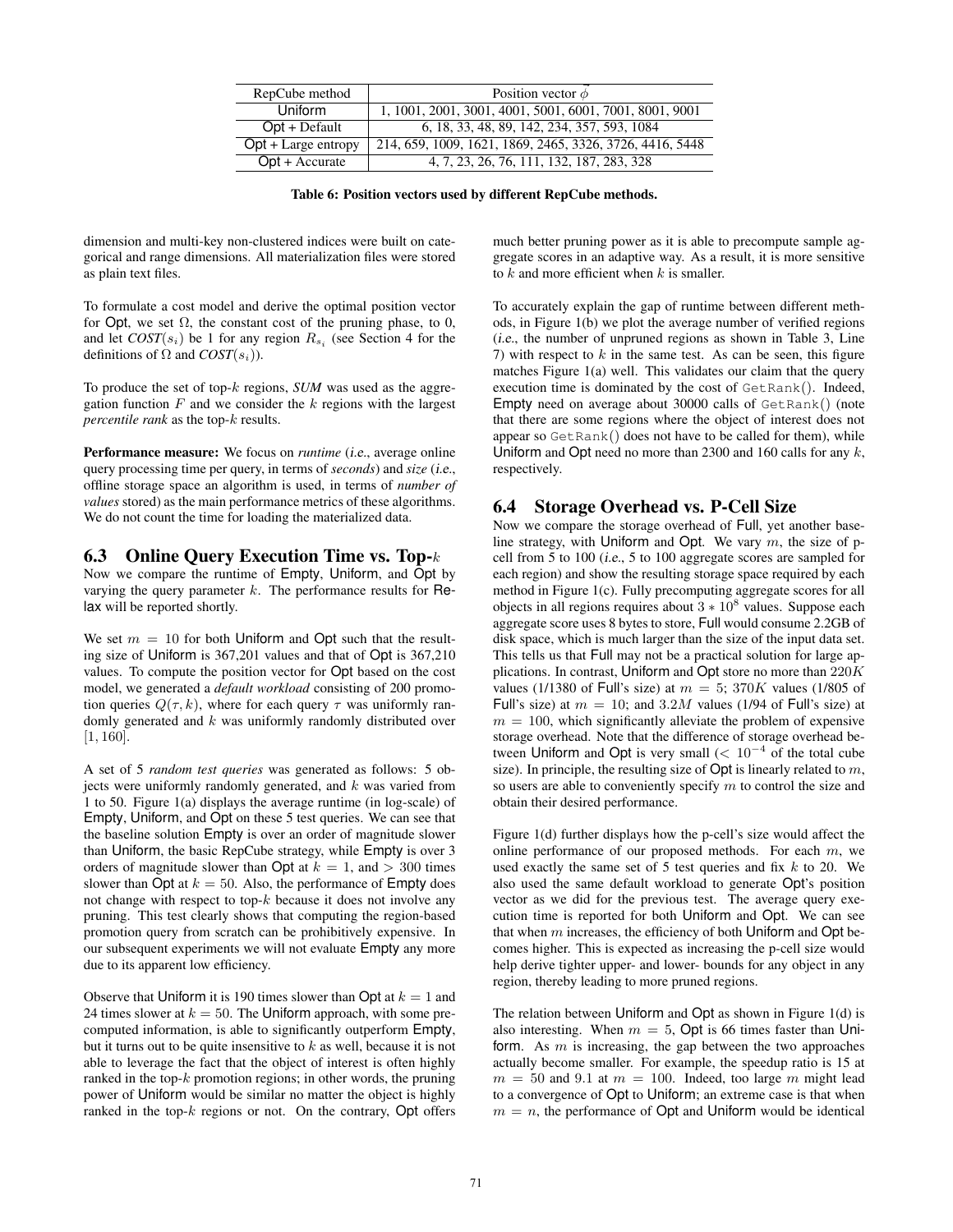

vs. query distribution.

Figure 2: Query execution time (a) Num. of relaxed cells generated by the greedy algorithm.

(b) Size of Opt (by varying  $m$ ) and Relax (by varying  $\epsilon$ ).

Figure 3: Performance results on the relaxed RepCube.

(c) Query execution time vs. storage overhead

due to a same position vector. Nevertheless, this result validates our idea that Opt performs much better than Uniform when  $m$  is reasonably small (e.g.,  $\frac{m}{n} < 1\%$ ), which is desirable for large data sets.

# 6.5 Performance of the Optimal RepCube over Different Query Distributions

In our previous tests we computed Opt's position vector  $\vec{\phi}$  using the default workload, i.e., we assumed that in the query distribution object IDs were drawn uniformly and  $k$  uniformly randomly from 1 through 160. Because in different applications, such query distributions can be vastly different, in this subsection we test the performance of Opt using different workloads. Besides the default workload used earlier, we generated two other workloads:

- *Large-entropy workload:* Consists of queries with  $\tau$  uniformly randomly sampled from the set of all objects and  $k$  uniformly distributed on 1 through 10000. In other words, this workload assumes the promotion query has a large entropy (i.e., randomness).
- *Accurate workload:* Given the 5 test queries used earlier, we generated a superset of them as an accurate workload (totally 10 queries). Therefore, Opt would be specifically optimized for the test queries using this workload.

We ran Opt against the 3 workloads and obtained 3 position vectors. Figure 2 plots the average query execution time of Opt vs. these workloads over the 5 test queries; we also plot the result of Uniform for comparison. Interestingly, we observe that Opt outperforms Uniform in all 3 cases. In particular, Opt based on largeentropy workload runs 5 times faster than Uniform, whereas Opt based on the accurate workload does 60 times faster. These results match our intuition, because the large-entropy workload can be considered as "adversarial" since the query distribution used by the cost model largely deviates from test queries, while the accurate workload would help maximize the pruning power of the optimal RepCube generated for those test queries. The gap between Uniform and Opt with the large-entropy workload, however, is unexpected.

To clearly explain the performance gap, Table 6 shows the position vectors used by each method. Uniform uses 10 evenly spaced positions. For Opt, however, the position vectors have smaller values; in fact, even the uniform workload "prefers" smaller position values strictly based on the cost model. Therefore, these results empirically proved that choosing an evenly spaced position vector (i.e., uniform quantization) cannot produce desirable pruning power for promotion query.

# 6.6 Performance of the Relaxed RepCube

Now we evaluate Relax. Recall that Relax's parameters m and  $\epsilon$ dictates the resulting size of materialization. Based on the optimal RepCube ( $m = 10$ ) for the default fact table discussed earlier, we varied  $\epsilon$  and ran the greedy relaxed cell selection algorithm. Figure 3(a) depicts the resulting size of Relax for  $\epsilon$  ranging from 0.01 to 0.1 on an increment of 0.01. While Opt must store 30600 p-cells constantly, Relax need fewer and fewer relaxed cells as  $\epsilon$  increases. For example, when  $\epsilon = 0.01$ , 28695 relaxed cells can cover all pcells, and when  $\epsilon = 0.1$ , only 1865 cells would suffice, where each relaxed cell covers an average of 16.4 p-cells. Hence the result confirms that similar p-cells and can be merged effectively.

Let us turn to a comparison between Relax and Opt. Since it is unfair to compare their runtime using different amounts of storage space, the methodology adopted here is to first generate Relax and Opt with similar size, elaborated as follows. First, we generated a set of 8 optimal RepCubes by varying the p-cell size  $m$  from 10 down to 3. The resulting sizes of Opt ranges from 367,210 to 153,003. Second, to generate a relaxed cube with comparable size to each of the 8 optimal RepCubes, we manually tried different  $\epsilon$ parameters and ran the greedy algorithm on Opt with  $m = 10$ . Finally we chose  $\epsilon$  to be 0.01, 0.02, 0.0225, 0.0275, 0.0325, 0.04, 0.05, and 0.06, respectively, and Figure 3(b) displays the size of both Opt and Relax in the 8 cases. For instance, when  $m = 8$  for Opt, we set  $\epsilon$  to 0.0225, and then Opt's size is slightly above 300K and Relax's size is slightly less than  $300K$ . We guarantee that the size of Relax be no larger than Opt in all cases.

For each matched pair of Relax and Opt, we ran the 5 test queries and reported the average query execution time in Figure 3(c). The figure shows that Relax beats Opt in all but the first case. Relax is considerably more efficient than Opt in the last two cases. For the second to last case, Relax with  $\epsilon = 0.05$  is 3.2 times faster than Opt with  $m = 4$ ; whereas for the last case, Relax with  $\epsilon = 0.06$ is 6.7 times faster than Opt with  $m = 3$ . Even in the first case the performance gap can be neglected. Hence, our conclusion is that Relax indeed gives the best tradeoff between storage space and query execution time, since it is faster than Opt yet using less space.

# 6.7 Varying Data Characteristics

To compare the performance of the proposed methods on different data characteristics, we first generated a new fact table using the 6M-tuple *lineitem* table. We fixed the categorical dimension to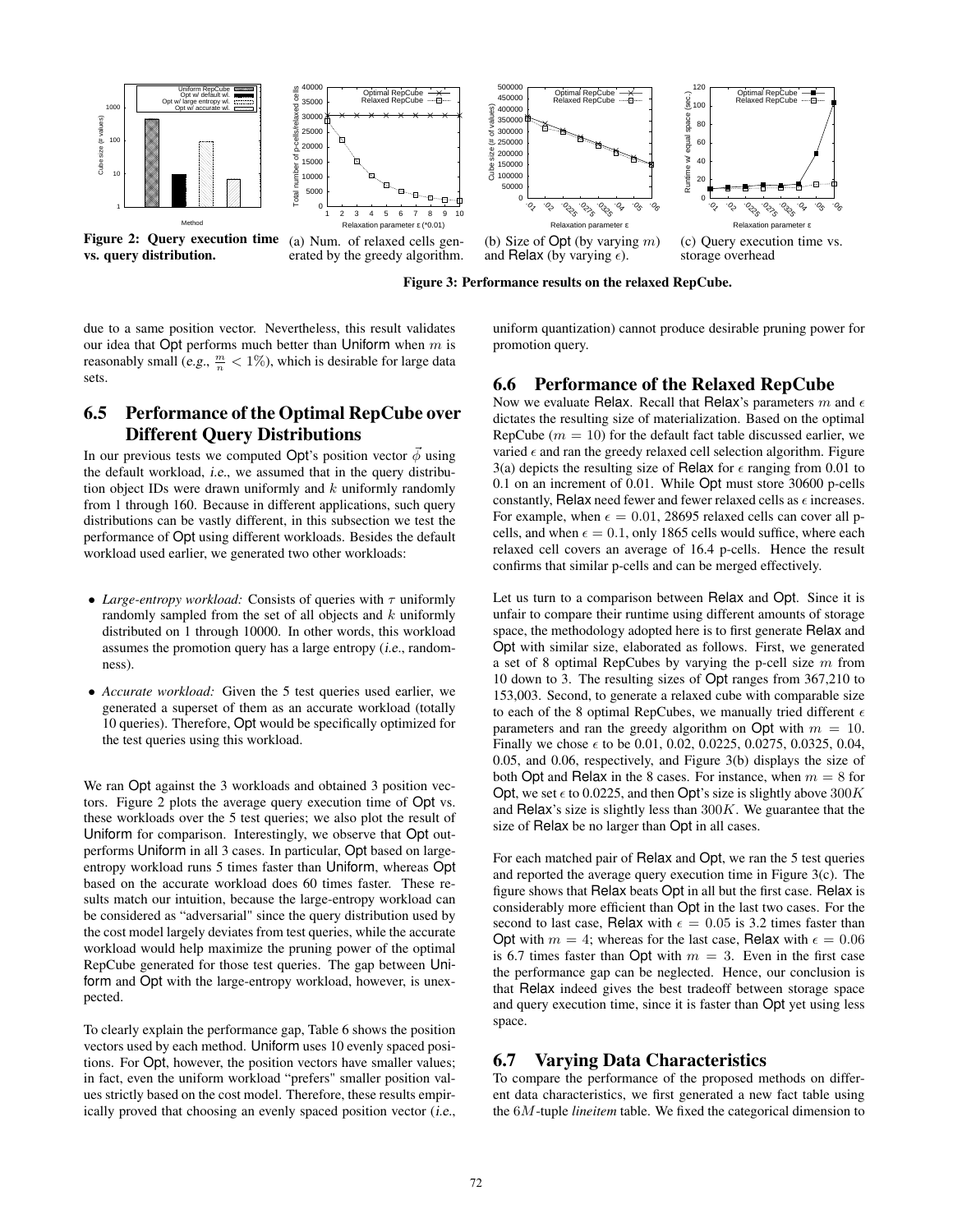

Figure 4: Performance results with different data characteristics.

*l\_linenumber* (7) but changed range dimensions to *l\_discount* (11) and *l\_linestatus*(2). We fixed the measure dimension to *l\_extendedprice*, whereas the object dimension was changed to *l\_partkey* (200K), indicating that the number of object is  $200K$ . The workload was the default one and the test queries were the same before.

The new data with  $n = 200K$  contains a total number of 1584 regions. Full would consume more than 187M values, or 1.4G of disk space equivalently. When setting  $m$  to 10, Uniform and Opt have about the size of 19K values, about  $\frac{1}{9850}$  of Full's size. We can see that the RepCube approaches achieve a better storage saving for larger number of objects as expected. For Relax, we first generated an optimal RepCube with  $m = 18$  and then set  $\epsilon$ to 0.059 to produce a relaxed RepCube using  $< 19K$  values (701) relaxed cells generated).

As shown in Figure 4(a), Opt outperforms Uniform by 2 times. Since the total number of regions is smaller than in the previous test cases, the speedup ratio is not as large as in the previous tests; in fact, this ratio would increase with respect to  $|\mathcal{R}|$  as will be shown shortly. Relax is in turn 1.4 times faster than Opt, thereby again beating Opt in both storage overhead and runtime. It also turns out that for  $n = 10K$  (i.e., using *l\_suppkey* (10K) as the object dimension while keeping other dimensions fixed), the performance of Opt and Relax is similar due to fewer regions.

Let us turn to the total number of regions. In previous tests we have synthesized two fact tables with 1584 regions (denoted by "*LOW*" hereafter) and 30600 regions (denoted by "*MEDIUM*" hereafter), respectively. In addition to *LOW* and *MEDIUM*, we produced another *HIGH* data set from the *lineitem* table by setting *l\_quantity* (50) and *l\_returnflag* (3) as range dimensions while keeping other dimensions fixed (10K objects). *HIGH* contains 61156 regions and the Full approach would generate  $> 580M$  values (4.5G disk space). For *HIGH*, we again set m to 10 and generated Uniform and Opt with considerably smaller space overhead (*i.e.*,  $\lt$  734K) values), while repeated the previous approach for Relax (*i.e.*,  $\lt$ 730K values and each relaxed cell on average covers 2.16 p-cells). Figure 4(b) shows the performance comparison of Uniform, Opt, and Relax on *LOW*, *MEDIUM*, and *HIGH*, respectively. We can see that (1) Opt becomes increasingly faster than Uniform, i.e., 4.9 times faster on *LOW* and 113.6 times on *HIGH*; and (2) Relax again shows its scalability, i.e., using less space than Opt yet being 1.7 times faster than it on *HIGH*.

Based on the experimental results displayed in Figure 4, our conclusions are: (1) Both Opt and Relax perform consistently and

significantly faster than the basic RepCube implementation (Uniform) during online processing; and (2) Relax, although using less space, is more efficient than Opt on large data sets, demonstrating its scalable tradeoff in terms of the number of objects as well as regions.

### 6.8 Performance on Aggregate Function *AVG*

Our final test case in Figure 5 compares Uniform, Opt, and Relax based on another aggregate function *AVG*. That is, in each region, objects are ordered descendingly according to their average measure dimension values. The *MEDIUM* fact table is used here. The generation of Uniform and Opt remains unchanged with  $m = 10$ . For Relax, we first generated an optimal RepCube using  $m =$ 18. Then,  $\epsilon$  was set to 0.027 such that we ensure Relax's size be smaller than Opt; this is a notable difference between *AVG* and *SUM* in that here the p-cells can be merged more easily using a smaller value of  $\epsilon$ . This indicates that each relaxed cell represents a "tighter" range than for the *SUM* aggregate function.

Figure 5(a) reports the runtime of the methods when varying  $k$  from 1 to 50. We can see that Uniform does not have satisfactory performance, while Relax is consistently about 2 times faster than Opt. Figure 5(b) further confirms that the verification step dominates the query execution cost, which is invariant to the aggregate function. The results obtained here thus prove that the efficiency gain of Opt and Relax are not restricted to some particular monotone measures.

# 7. RELATED WORK

Data warehousing and online analytical processing (OLAP) techniques have been extensively studied over a decade for decision support applications [6, 2]. In a typical OLAP system, data is collected and consolidated in a repository for subsequent analysis and mining. The data cube model [5] is a widely accepted tool which materializes multidimensional aggregates to speedup online operations like roll-up, drill-down, thereby greatly facilitating interactive exploration of warehoused data. Researchers have also proposed methods for effectively and efficiently computing various OLAP functions, such as range queries [7], ranking [14, 16], regression and classification [3, 10], sequence data [4, 9], and others [1, 8]. However, none of these methods can be applied to solve the rangebased promotion analysis problem, since for a promotion query the cube space (region) must be searched at query time as opposed to be given by user.

The most related work to our study is [15], which proposes the promotion analysis concept and discusses methods for removing spurious conditions and avoiding searching too "deep" into the mul-